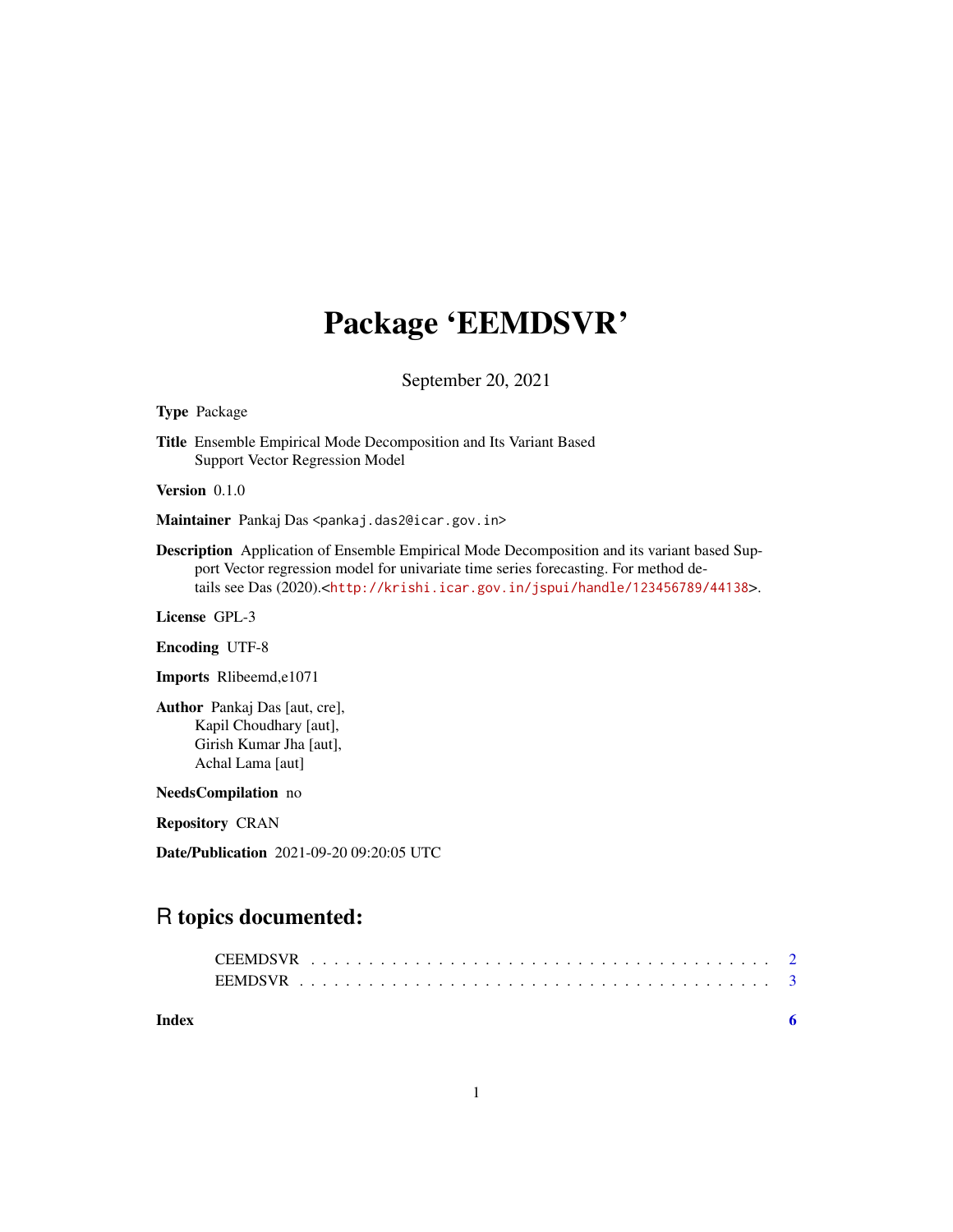<span id="page-1-0"></span>2 2 CEEMDSVR

CEEMDSVR *Complementary Ensemble Empirical Mode Decomposition Based Support Vector Regression Model*

#### Description

The CEEMDSVR function helps to fit the Complementary Ensemble Empirical Mode Decomposition with Adaptive Noise Based Support Vector Regression Model. It will also provide you with accuracy measures along with an option to select the proportion of training and testing data sets. Users can choose among the available choices of kernel and types of regresion model for fitting the Support Vector Regression model. In this package we have modelled the dependency of the study variable assuming first order autocorrelation. This package will help the researchers working in the area of hybrid machine learning models.

#### Usage

CEEMDSVR(data,k,ensem.size, ker.funct="",svm.type="")

#### Arguments

| data       | Input univariate time series data.                                                                                                                                               |
|------------|----------------------------------------------------------------------------------------------------------------------------------------------------------------------------------|
| k          | Partition value for spliting the data set into training and testing.                                                                                                             |
| ensem.size | Number of copies of the input signal to use as the ensemble.                                                                                                                     |
| ker.funct  | The available choices of kernel functions like radial basis, linear, polynomial and<br>sigmoid for fitting Support Vector Regression. By default radial basis function<br>works. |
| svm.type   | SVM can be used as a regression machine. User can apply eps-regression or<br>nu-regression. By default the CEEMDSVR uses eps-regression.                                         |

#### Details

Torres et al.(2011) proposed Complementary Ensemble Empirical Mode Decomposition with Adaptive Noise (CEEMDAN). This algorithm generates a Fewer IMFs on the premise of successfully separating different components of a series, which can reduce the computational cost. Further Support Vector Regression (SVR) model applied to each decomposed items to forecast them. Finally all forecasted values are aggregated to produce final forecast value (Das et al, 2020).

#### Value

Total\_No\_IMF Total number of IMFs after decomposition by EEMD method. Prediction\_Accuracy\_CEEMDSVR List of performance measures of the fitted CEEMDSVR model. Final\_Prediction\_CEEMDSVR Final forecasted value of the CEEMDAN based SVR model. It is obtained by combining the forecasted value of all individual IMF and fresidue.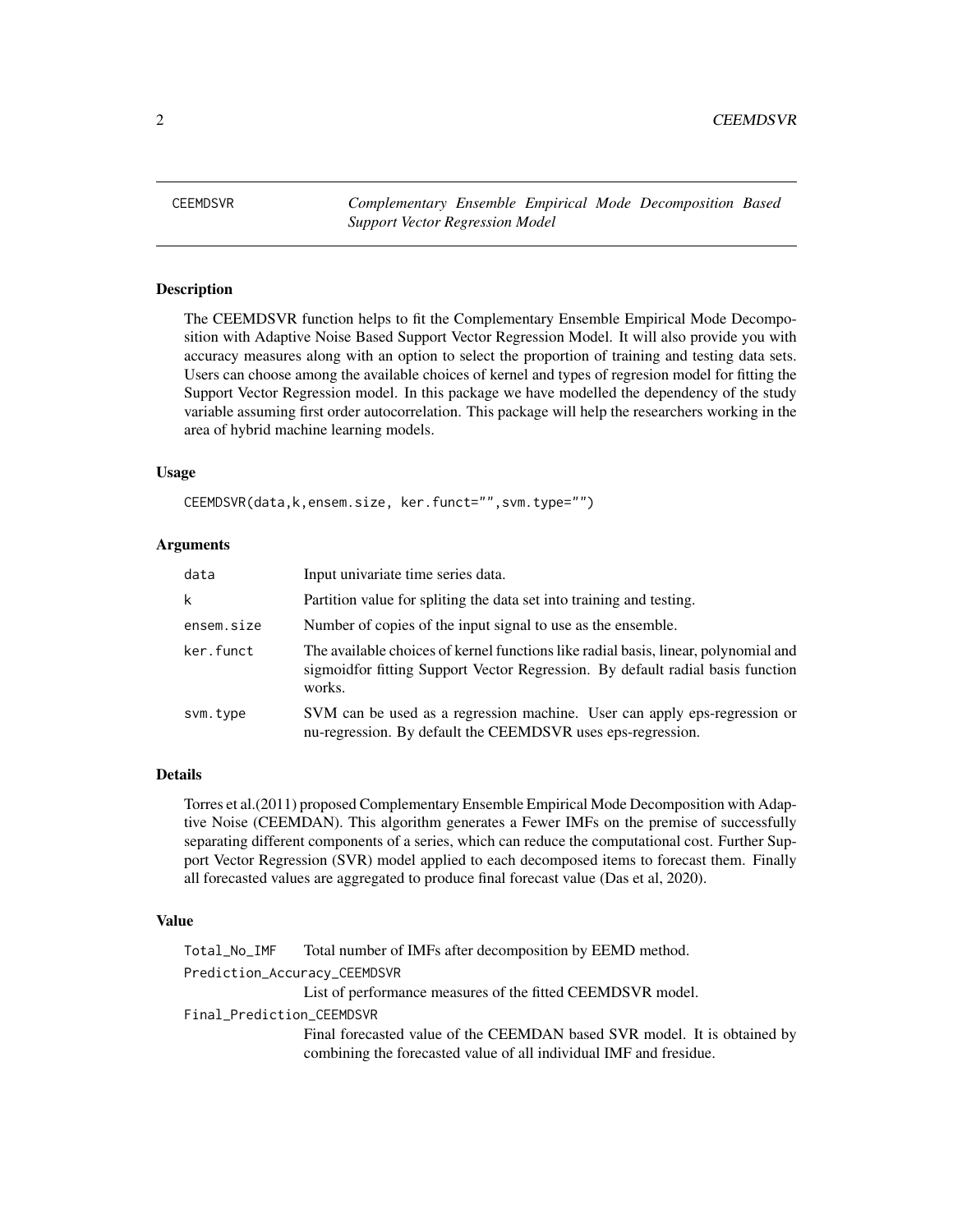#### <span id="page-2-0"></span>EEMDSVR 3

#### Author(s)

Pankaj Das, Kapil Choudhary, Girish Kumar Jha, Achal Lama

#### References

Torres, M.E., Colominas, M.A., Schlotthauer, G. and Flandrin, P. (2011). A complete ensemble empirical mode decomposition with adaptive noise. In 2011 IEEE international conference on acoustics, speech and signal processing (ICASSP) (pp. 4144–4147). IEEE.

Das,P., Jha,G. K.,Lama,A., Parsad, R. and Mishra, D. (2020). Empirical Mode Decomposition based Support Vector Regression for Agricultural Price Forecasting. Indian Journal of Extension Education, 56(2): 7-12. (http://krishi.icar.gov.in/jspui/handle/123456789/44138).

Das, P. (2019). Study On Machine Learning Techniques Based Hybrid Model for Forecasting in Agriculture. Published Ph.D. Thesis. (http://krishikosh.egranth.ac.in/handle/1/5810147805).

#### See Also

EMDSVRhybrid, CEEMD, EEMDSVR

#### Examples

```
set.seed(6)
example_data=rnorm(500,30,5)
CEEMDSVR(example_data,0.9,250,"radial","nu-regression")
```
EEMDSVR *Ensemble Empirical Mode Decomposition Based Support Vector Regression Model*

#### Description

The EEMDSVR function helps to fit the Ensemble Empirical Mode Decomposition with Adaptive Noise Based Support Vector Regression Model. It will also provide you with accuracy measures along with an option to select the proportion of training and testing data sets. Users can choose among the available choices of kernel and types of regresion model for fitting the Support Vector Regression model. In this package we have modelled the dependency of the study variable assuming first order autocorrelation. This package will help the researchers working in the area of hybrid machine learning models.

#### Usage

```
EEMDSVR(data,k,ensem.size, ker.funct="",svm.type="")
```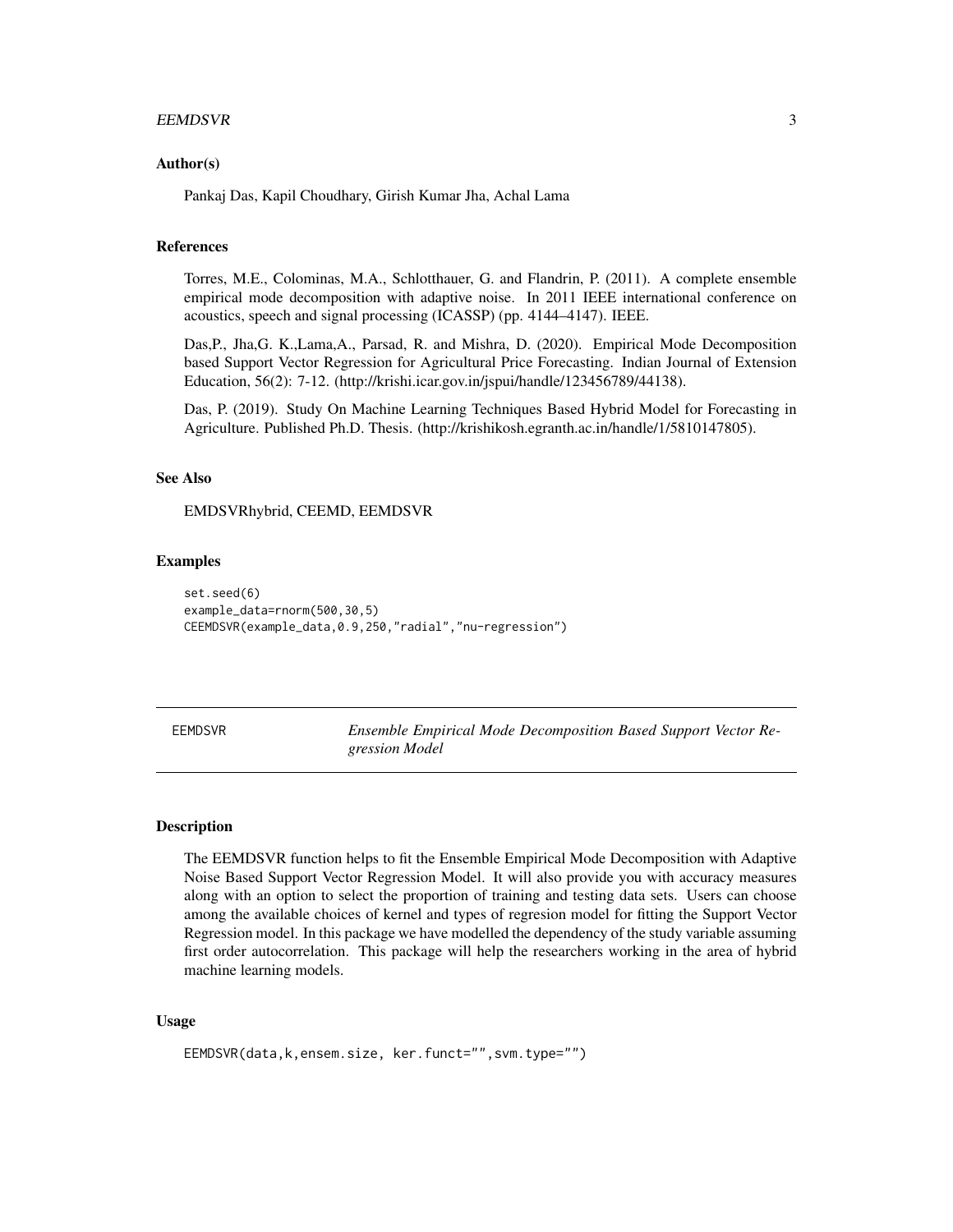#### Arguments

| data       | Input univariate time series data.                                                                                                                                               |
|------------|----------------------------------------------------------------------------------------------------------------------------------------------------------------------------------|
| k          | Partition value for spliting the data set into training and testing.                                                                                                             |
| ensem.size | Number of copies of the input signal to use as the ensemble.                                                                                                                     |
| ker.funct  | The available choices of kernel functions like radial basis, linear, polynomial and<br>sigmoid for fitting Support Vector Regression. By default radial basis function<br>works. |
| svm.type   | SVM can be used as a regression machine. User can apply eps-regression or<br>nu-regression. By default the CEEMDSVR uses eps-regression.                                         |

#### Details

Ensemble Empirical Mode Decomposition (EEMD) method was developed by Wu and Huang (2009).EEMD significantly reduces the chance of mode mixing and represents a substantial improvement over the original EMD. This algorithm generates a Fewer IMFs on the premise of successfully separating different components of a series. Further Support Vector Regression (SVR) model applied to each decomposed components to forecast them. Finally all forecasted values are aggregated to produce final forecast value (Das et al, 2020).

#### Value

Total\_No\_IMF Total number of IMFs after decomposition by EEMD method.

Prediction\_Accuracy\_CEEMDSVR

List of performance measures of the fitted CEEMDSVR model.

Final\_Prediction\_CEEMDSVR

Final forecasted value of the CEEMDAN based SVR model. It is obtained by combining the forecasted value of all individual IMF and fresidue.

#### Author(s)

Pankaj Das, Kapil Choudhary, Girish Kumar Jha, Achal Lama

#### References

Das, P. (2019). Study On Machine Learning Techniques Based Hybrid Model for Forecasting in Agriculture. Published Ph.D. Thesis. (http://krishikosh.egranth.ac.in/handle/1/5810147805).

Das,P., Jha,G. K.,Lama,A., Parsad, R. and Mishra, D. (2020). Empirical Mode Decomposition based Support Vector Regression for Agricultural Price Forecasting. Indian Journal of Extension Education, 56(2), 7-12. (http://krishi.icar.gov.in/jspui/handle/123456789/44138).

Wu, Z. and Huang, N.E. (2009) Ensemble empirical mode decomposition: a noise assisted data analysis method. Advances in adaptive data analysis, 1(1), 1-41.

#### See Also

EMDSVRhybrid, CEEMD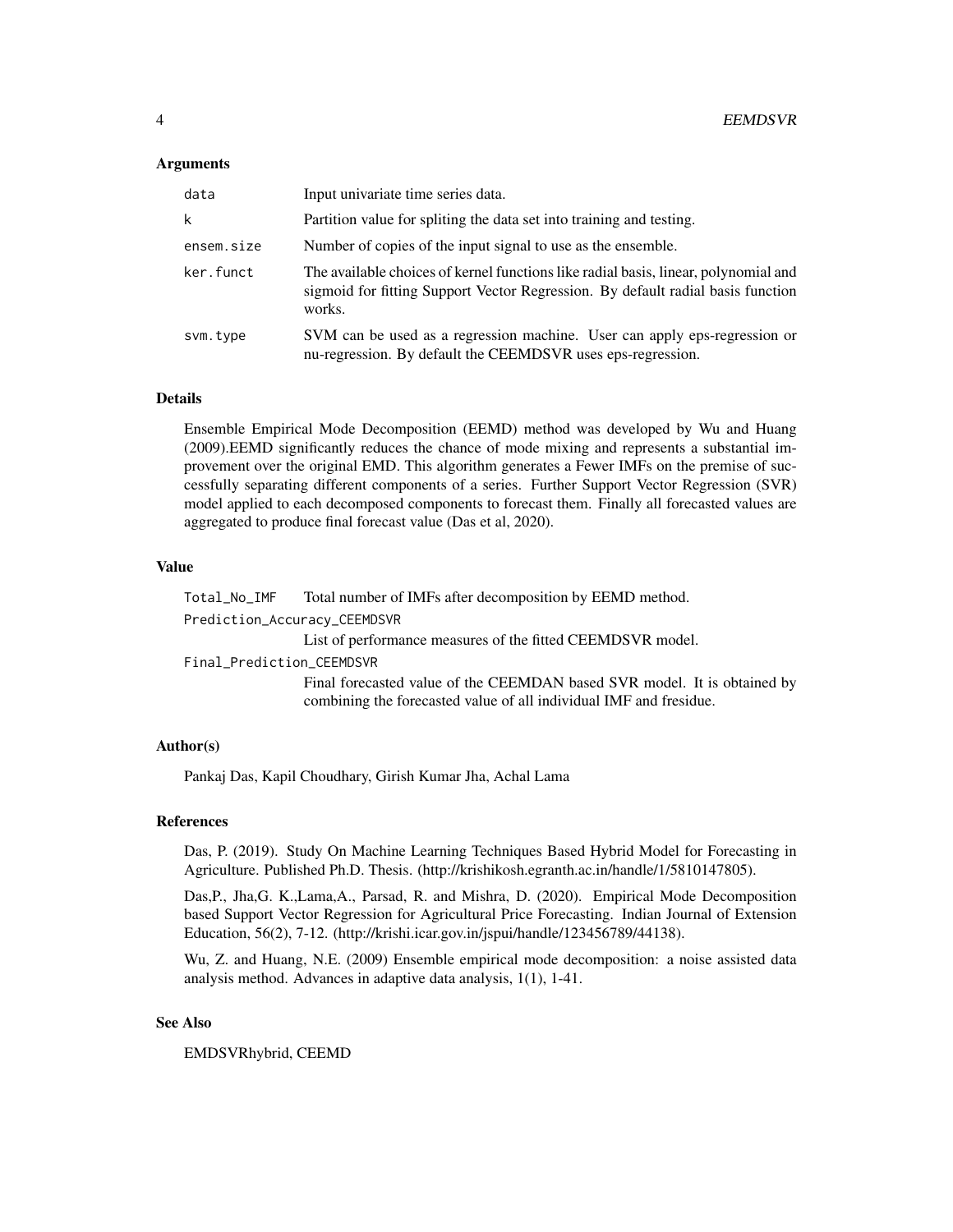#### EEMDSVR 5

### Examples

```
set.seed(6)
example_data=rnorm(500,30,5)
EEMDSVR(example_data,0.9,250,"radial","nu-regression")
```